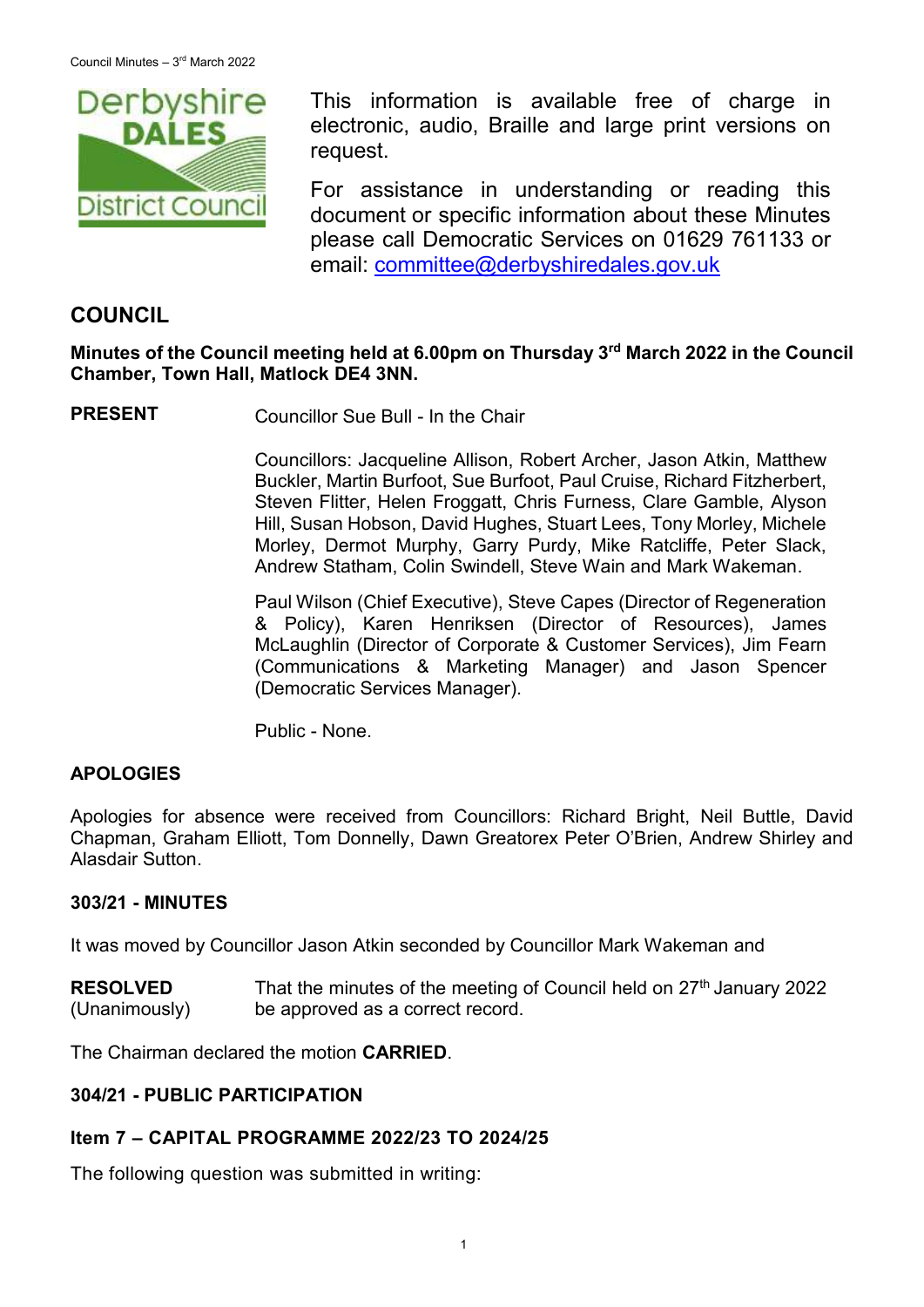# **STATEMENT and QUESTION from Ms Vicki Raynes, Tansley Local Resident**

*1. In Appendix A Capital Programme 21/22 all villages are named that are to have a social housing grant except one village. Which is numbered 282 Social Housing Grant -Rural Village there is a grant of £210k*

*Please could DDDC tell me the name of the Rural Village 282 is, and the name of the development to which the grant applies?*

*2. Page 39 of Appendix A item 624 States £250k for potential purchase of land at Longcliffe. Please can the Council explain clearly what the proposals are for the use of this land?"*

## **RESPONSE:**

- 1. The Social Housing Grant Rural Villages supports development opportunities principally with Peak District Rural Housing Association. In 2021/22 £45,000 was allocated to support the acquisition of 5 new homes at Appletree Farm in Marston Montgomery
- 2. The purchase of land at Longcliffe is for economic development purposes, with the aim of providing additional employment sites for Derbyshire Dales' businesses.

Following public participation Councillor Michele Morley shared her first-hand experiences of life in Poland and Eastern Europe to illustrate the impact of recent events in Ukraine. The Council stood in silent tribute to the people of Ukraine and reflect on their suffering.

Councillor Archer arrived at 6.10pm during consideration of this item.

### **305/21 - INTERESTS**

There were no declarations of interest.

### **306/21 – CORPORATE PLAN 2022/23 (ITEM 5)**

The Council considered proposals for the Corporate Plan 2022/23 targets for the previously adopted priorities, and noted the performance to date against the 2021/22 Corporate Plan targets.

For the coming financial year (2022/23), the report recommended 27 specific targets for the Corporate Plan priority action areas adopted by the Governance and Resources Committee on 20 January 2022.

The report indicated that 10 of the targets for which data was available were currently on track to be fully achieved during 2021/22. A further 9 targets were still in progress and were likely to be achieved later than originally planned. Two actions had not yet been achieved although progress had been made. It was noted that some of the delays had been caused by the focus of the Council being on the response during the COVID-19 pandemic.

In response to questions and comments Councillors received an update on:

• Progress made on an evaluation of land on Nab Hill Lane as a permanent traveller's site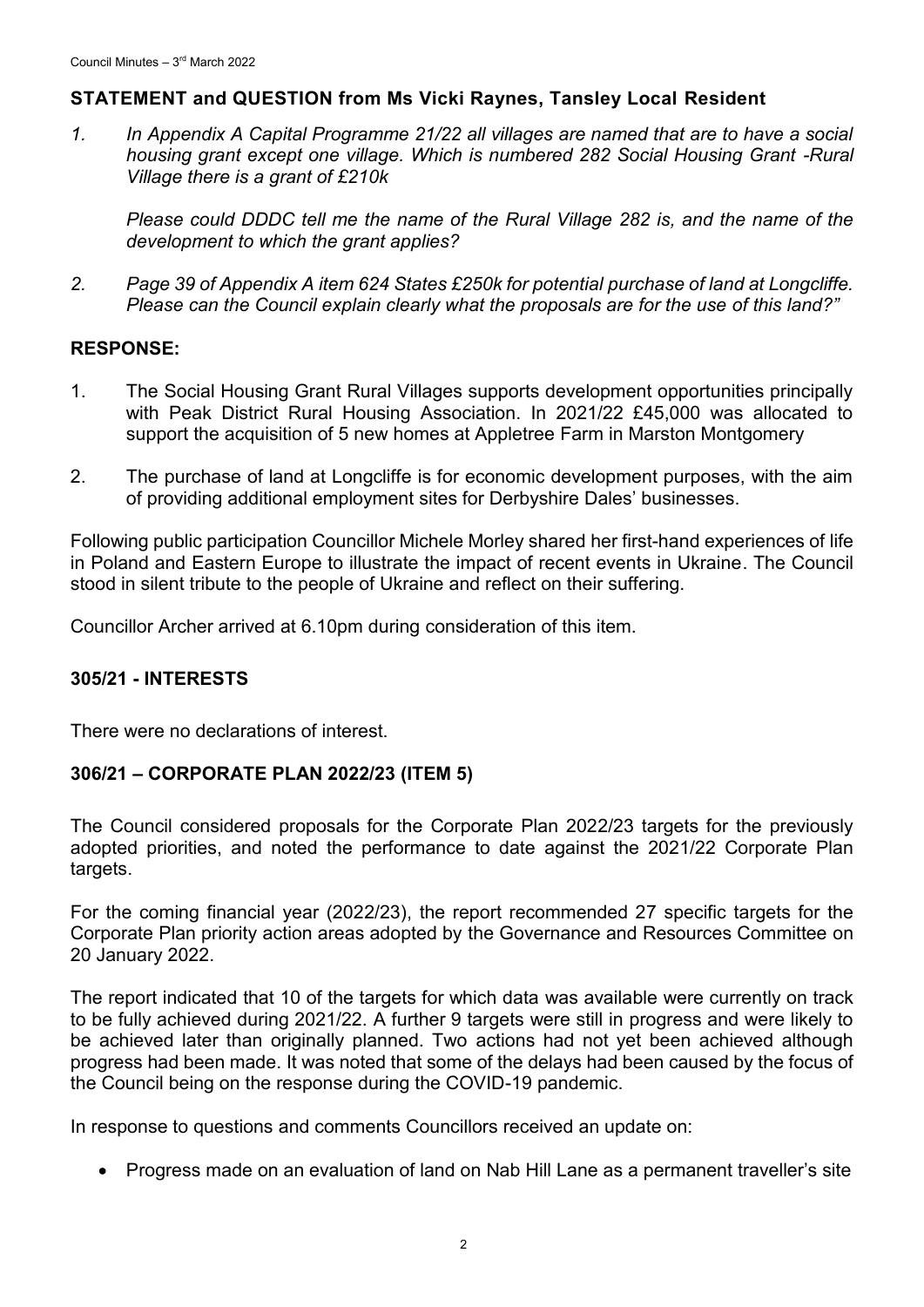- Work carried out to make sure that staffing resources were sufficient to deliver the actions set out in the Plan.
- Discussion on increasing strategic leadership
- How the appointment of Waste Recycling Officers would help address issues relating to the contamination of recyclable waste.
- The provision of additional electric vehicle recharging points
- The air quality action plan for Buxton Road, Ashbourne

It was moved by Councillor Susan Hobson, seconded by Councillor Chris Furness and

#### **RESOLVED** (Unanimously) 1. That Corporate Plan targets 2022/23 as set out in Appendix 3 of the report be approved.

2. That performance to date against 2021/22 Corporate Plan targets, as set out in the report, be noted.

The Chairman declared the motion **CARRIED**.

Councillor Andrew Statham arrived at 6.40pm during consideration of this item.

### **307/21 – THE COUNCIL TAX (DEMAND NOTICES AND REDUCTION SCHEME) (ENGLAND) (AMENDMENT) REGULATIONS 2022 – AND THE £150 ENERGY BILLS REBATE (ITEM 6)**

The Council considered a report providing information relating to the Government's announcement and subsequent regulations related to a £150 Energy Bills Rebate for most households in council tax bands A-D, along with a discretionary fund to support people on low incomes that do not pay council tax, or who pay council tax for properties in bands E-H.

Approval was sought to fully disregard such payments as income so that entitlement to Council Tax Support was not adversely impacted, and to make such payments from April 2022 in accordance with the government's scheme and guidance.

It was noted that the Director of Resources intended to circulate correspondence to residents in advance of the arrival of Council Tax bills to explain who would receive payments and the timescales in an attempt to reduce the volume of calls received.

It was moved by Councillor Mike Ratcliffe, seconded by Councillor David Hughes and

**RESOLVED** (Unanimously) 1. That a £150 Energy Bills rebate granted to a household in receipt of or qualifying for a reduction of their council tax under Council Tax Support be fully disregarded as income for the purposes of deciding that entitlement.

> 2. That approval is given to pay the £150 Energy Bills Rebates to eligible households / people from April 2022 in accordance with the government's scheme and guidance.

The Chairman declared the motion **CARRIED**.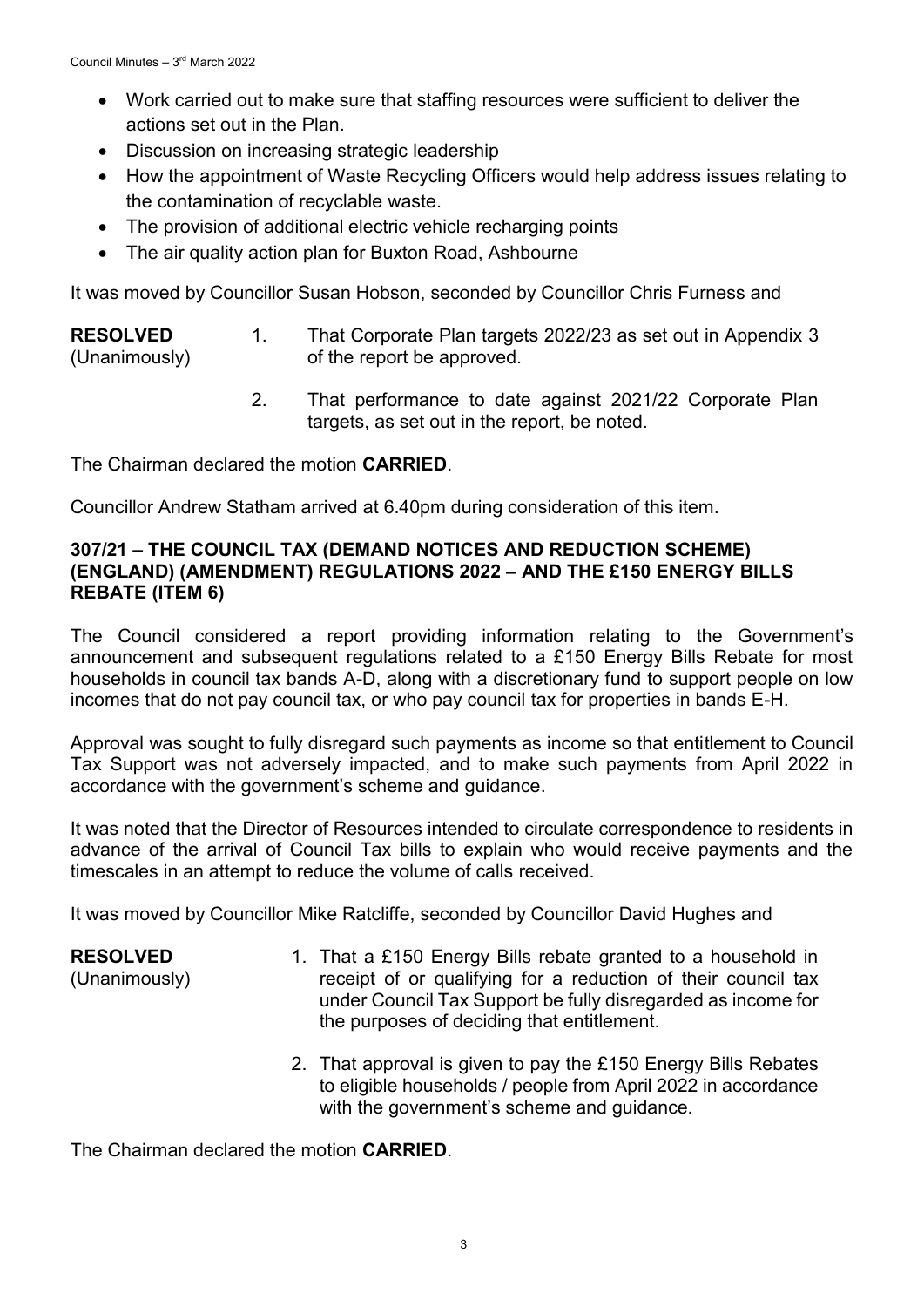# **308/21 – CAPITAL PROGRAMME 2022/23 TO 2024/25 (ITEM 7)**

The Council considered a report setting out proposals to re-phase capital projects due to be completed in 2021/22 and seeking approval of the associated financing and to approve an updated capital programme for 2022/23 to 2024/25 and associated financing.

A revised report was tabled at the meeting to reflect a recent announcement that the Council had been successful in obtaining funding for two energy efficiency projects.

It was moved by Councillor Jason Atkin, seconded by Councillor Mark Wakeman and

- **RESOLVED** 1. That the project for Resurfacing Paths in Hall Levs Park be re-phased for completion in 2021/22 further to an opportunity to complete earlier, and approval be given for additional costs of £6,000, which to be fully funded by a revenue contribution for which there is an approved budget.
	- 2. That additional project costs of £8,000 be approved for the project for resurfacing work at Harrison Way, Northwood in 2021/22, which will be fully funded from a revenue contribution for which there is an approved budget.
	- 3. That expenditure of £26,973 for the Middleton Play Area project be added to the capital programme in 2021/22, to be fully funded by a grant.
	- 4. That the following changes be approved for the capital programme for 2022/23:
		- a. Climate change energy efficiency and heat decarbonisation projects at the Town Hall, the Council Depot and the Agricultural Business Centre be removed (£737,000) and replaced with more advanced projects at the same locations totalling circa £912,000. A successful grant application has reduced the Council's own funding contribution from £737,000 to circa £313,000.
		- b. Increase the cost of the Bakewell Road project by £380,000 to be funded from the Capital Programme Reserve £178,529, Corporate Plan Priority Reserve £201,471.
		- c. Add the energy efficiency projects for off gas grid homes (HUG1) £495,000 and for on gas grid homes (LAD3) £412,500, bot to be financed by grants.
	- 5. That financing of the Capital Programme for 2021/22 to 2024/25 from the sources summarised at paragraph 2.6 of the report also be approved. Contributions into and from capital reserves have been further updated in accordance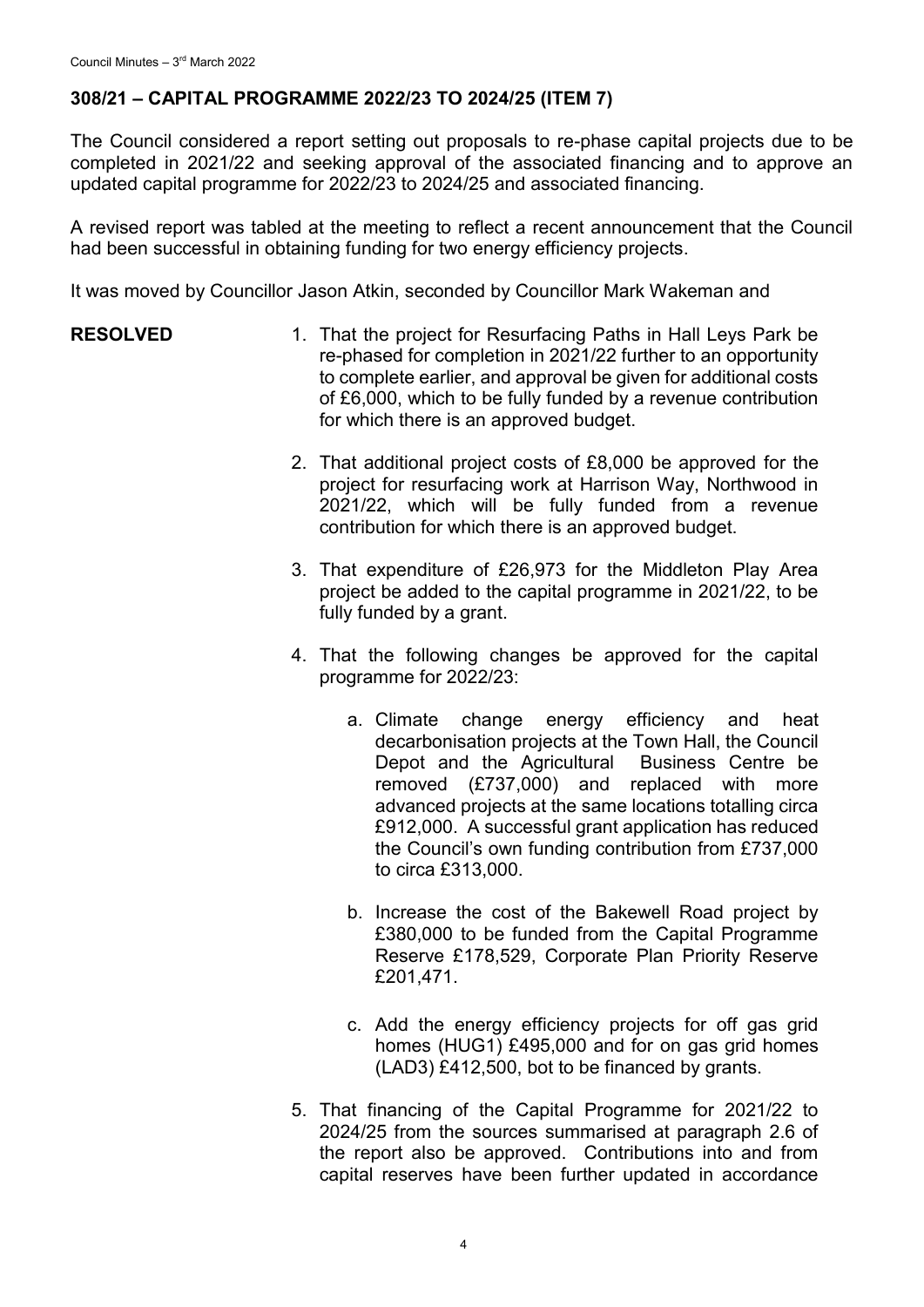with matters reported in the Revenue Budget Setting report also part of this Agenda.

**Voting:**

| For               | 25 |
|-------------------|----|
| <b>Against</b>    |    |
| <b>Abstention</b> |    |

The Chairman declared the motion **CARRIED**.

### **309/21 – REVENUE BUDGET AND SERVICE PLANS 2022/23 (ITEM 8)**

The Council considered a report seeking approval for the Council's Service Plans and Revenue Budget for 2022/23 and updated Medium Term Financial Plan.

Appendix 1 to the report set out revenue spending proposals for all the Council's services and activities. These were linked to the service plans for 2022/23 circulated separately. It was noted that service plans and annual revenue budgets were prepared as an integrated process to ensure that plans are resourced. The forecasts of revenue spending requirements included both the revenue financing costs and running/operating expenditure associated with the Capital Programme.

In addition to considering the spending proposals for the forthcoming year, the CIPFA's Financial Management Code required the preparation of a Medium Term Financial Plan. This showed the known changes in financial commitments for future years, so that the implications for future spending requirements were identified in advance and included in the strategic planning process. An updated Medium Term Financial Plan was provided in Appendix 4.

The report also covered the following topics:

- Local Government Finance Settlement
- Net Spending and Council Tax Requirement
- Council Tax
- Medium Term Financial Plan (MTFP)
- Reserves and Balances
- Savings
- Chief Finance Officer's Statutory Report
- Financial Management Code
- Supplementary Budgets
- Town / Parish Council Precepts
- Consultation (details of feedback had been circulated on the day of the meeting).

It was moved by Councillor Richard FitzHerbert, seconded by Councillor Susan Hobson and

### **RESOLVED** 1. That the level of the Derbyshire Dales District Council's Council Tax (excluding parish requirements) for 2022/23 be increased by £4.25 per band D (1.94%) from the 2021/22 level, i.e. to £223.52 for Band D.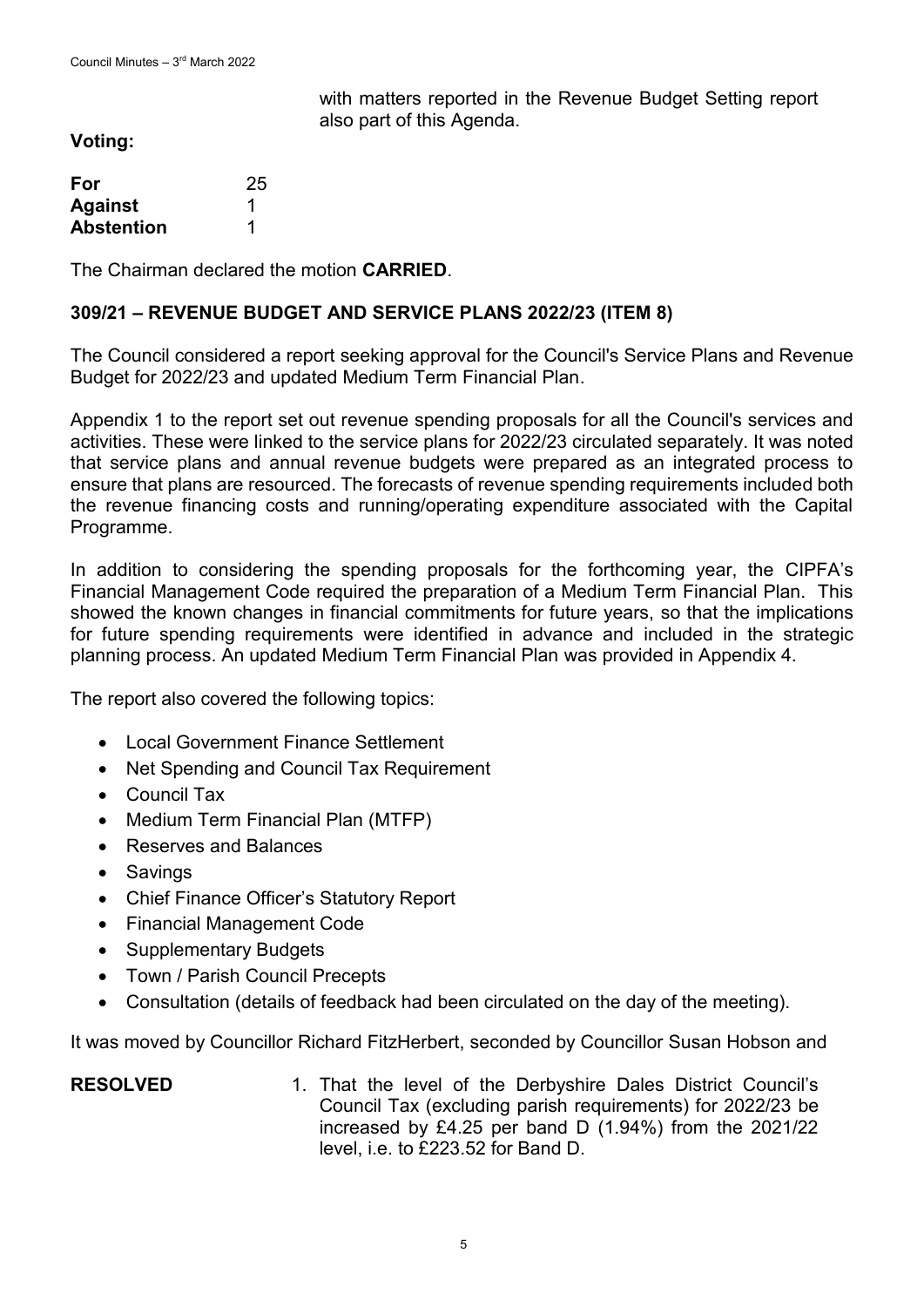- 2. The estimated net revenue expenditure for 2022/23 totalling £11,260,035 as detailed in the Summary Revenue Account in Appendix 2, be approved.
- 3. The net revenue expenditure for 2021/22 (revised budget) totalling £11,536,356 as detailed in the Summary Revenue Account in Appendix 2, be approved.
- 4. The minimum level of uncommitted working balances be approved at £1,000,000 at 1st April 2022, and £1,000,000 at 1st April 2023.
- 5. The net sum of £1,738,219 be transferred from strategic reserves in 2022/23, as shown in Appendix 2 and detailed in Appendix 5.
- 6. The net sum of £4,782,817 be transferred to strategic reserves in 2021/22 (revised budget), as shown in Appendix 2 and detailed in Appendix 5.
- 7. The following amounts are calculated by the Council for the chargeable financial year 2022/23 in accordance with Section 31A of the Localism Act 2011:
	- i. aggregate of the amounts which the Council estimates for the items set out in Section 31A(2)(a) to (f) thereof is £42,622,186;
	- ii. aggregate of the amounts which the Council estimates for the items set out in Section 31A(3)(a) to (d) thereof is £33,903,403;
	- iii. calculation under Section 31A(4) being the amount of which the aggregate at (i) above exceeds the aggregate of (ii) above, as the Council Tax Requirement for 2022/23 is £8,718,783.
- 8. That the updated Medium Term Financial Plan, shown in Appendix 4, be approved.
- 9. That service reductions to achieve the Corporate Savings Target "Continue a programme to identify efficiency savings and/or additional income of £250,000 a year by 2023/24" as identified in the Corporate Plan be put on hold pending the outcome of the government review of Council funding.
- 10.That the Director of Resources' report on the robustness of the budget and the adequacy of reserves in accordance with clause 25 of the Local Government Act 2003 be noted.
- 11.That the Waste Contract Fluctuations Reserve be renamed the "Waste & Recycling Reserve" and that its purpose should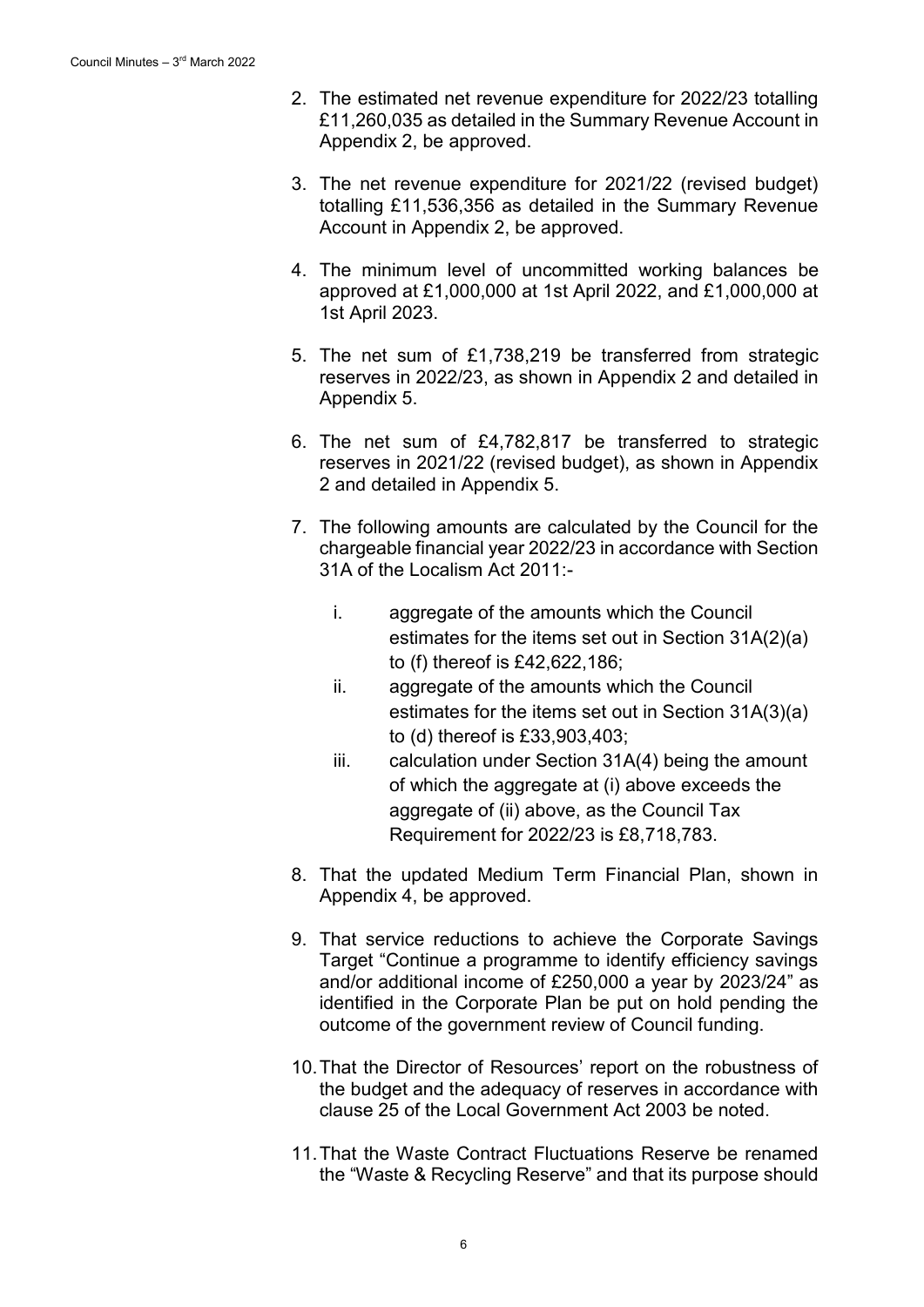be redefined as "To provide funding to offset the impact of additional expenditure or lost income associated with waste and recycling services".

- 12.That authority be delegated to the Chief Executive and the Director of Resources, following consultation with the Chairman of the relevant policy committee, to carry out any function of the Council requiring spend (revenue or capital) of up to £25,000 or to receive up to £25,000 capital, in order to carry out that function, provided that the spending or receipt is in advancement of an approved policy position or project or in accordance with a specific Committee or Council decision.
- 13.That, subject to 11 above being approved, authority be delegated to Director of Resources and Director of Corporate and Customer Services to amend the Constitution to reflect the amendment to financial thresholds.
- 14.That the Derbyshire Dales District Council Service Plans (circulated separately) be approved.
- **Voting:** Statutory legislation required a recorded vote in respect of the Council Tax Setting in accordance with rule of procedure 19e
- **For** Councillors: Robert Archer, Jason Atkin, Matthew Buckler, Sue Bull, Martin Burfoot, Sue Burfoot, Paul Cruise, Richard Fitzherbert, Steven Flitter, Helen Froggatt, Chris Furness, Alyson Hill, Susan Hobson, David Hughes, Stuart Lees, Tony Morley, Michele Morley, Dermot Murphy, Garry Purdy, Mike Ratcliffe, Peter Slack, Andrew Statham, Steve Wain and Mark Wakeman.
- **Against** Councillor Colin Swindell
- **Abstention** Councillors: Jacqueline Allison and Clare Gamble

The Chairman declared the motion **CARRIED**.

### **310/21 – COUNCIL TAX SETTING 2022/23 (ITEM 9)**

The Council considered a report setting the Council Tax 2022/23 in accordance with the provisions of the Local Government Finance Act 1992 along with the Empty Homes Premium. The precept levels of other precepting bodies were included in the report together with the Empty Homes Premium staying at 100%.

Approval of the Council Tax Resolution set out in appendices  $A - C$  would result in the total Council Tax for a Band D property as follows:

|                                          | 2021/22 | 2022/23 | <b>Increase</b> | <b>Increase</b><br>% |
|------------------------------------------|---------|---------|-----------------|----------------------|
| <b>Derbyshire Dales District Council</b> | 219.27  | つつつ よつ  | 4.25            | 1.94                 |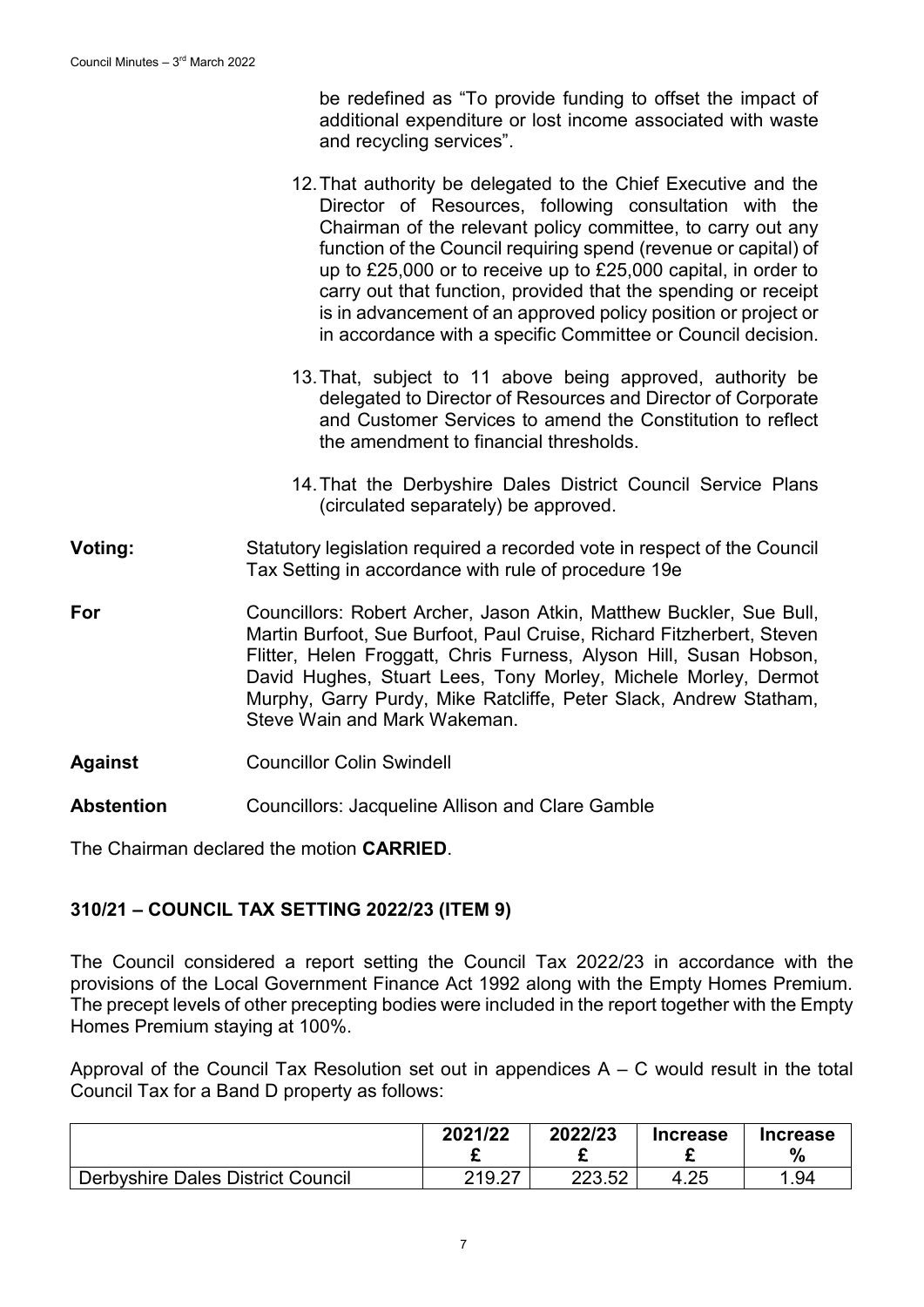| <b>Derbyshire County Council</b>        | 1,383.07 | 1,424.56 | 41.49 | 3.00 |
|-----------------------------------------|----------|----------|-------|------|
| Office of Police and Crime Commissioner | 241.60   | 251.60   | 10.00 | 4.14 |
| for Derbyshire                          |          |          |       |      |
| Derbyshire Fire and Rescue Authority    | 79.27    | 80.84    | 1.57  | 1.98 |
| <b>Sub-Total</b>                        | 1,923.21 | 1,980.52 | 57.31 | 2.98 |
| Town and Parish Council (average)       | 60.92    | 61.97    | 1.05  | 1.72 |
| Total                                   | 1,984.13 | 2,042.49 | 58.36 | 2.94 |

An Empty Homes Premium of 100% would apply to homes that had been empty for more than two years.

It was moved by Councillor Garry Purdy, seconded by Councillor Steve Flitter and

| <b>RESOLVED</b> | 1. That the formal Council Tax resolution set out in Appendices<br>A to C of the report be approved.                                                                                                                                                                                                                                                                                      |  |
|-----------------|-------------------------------------------------------------------------------------------------------------------------------------------------------------------------------------------------------------------------------------------------------------------------------------------------------------------------------------------------------------------------------------------|--|
|                 | 2. That the Empty Homes Premium at 100% for homes that<br>have been 'unoccupied' and 'substantially unfurnished' for<br>two years or more be retained.                                                                                                                                                                                                                                    |  |
| Voting:         | Statutory legislation required a recorded vote in respect of the Council<br>Tax Setting in accordance with rule of procedure 19e                                                                                                                                                                                                                                                          |  |
| For             | Councillors: Robert Archer, Jason Atkin, Matthew Buckler, Sue Bull,<br>Martin Burfoot, Sue Burfoot, Paul Cruise, Richard Fitzherbert, Steven<br>Flitter, Helen Froggatt, Chris Furness, Alyson Hill, Susan Hobson,<br>David Hughes, Stuart Lees, Tony Morley, Michele Morley, Dermot<br>Murphy, Garry Purdy, Mike Ratcliffe, Peter Slack, Andrew Statham,<br>Steve Wain and Mark Wakeman. |  |
| <b>Against</b>  | None                                                                                                                                                                                                                                                                                                                                                                                      |  |

**Abstention** Councillors: Jacqueline Allison, Clare Gamble and Colin Swindell.

The Chairman declared the motion **CARRIED**.

Councillor Paul Cruise left the meeting at 8.25pm following consideration of this item.

# **311/21 – MOTION TO CONTINUE**

During the discussion of the previous item It was moved by Councillor Jason Atkin, seconded by Councillor David Hughes and

**RESOLVED** (Unanimously) That, in accordance with Rule of Procedure 13, the meeting continue beyond 2 hours 30 minutes to enable the business on the agenda to be concluded.

The Chairman declared the motion CARRIED.

# **312/21 – SEALING OF DOCUMENTS (ITEM 10)**

It was moved by Councillor Jason Atkin, seconded by Councillor Andrew Statham and